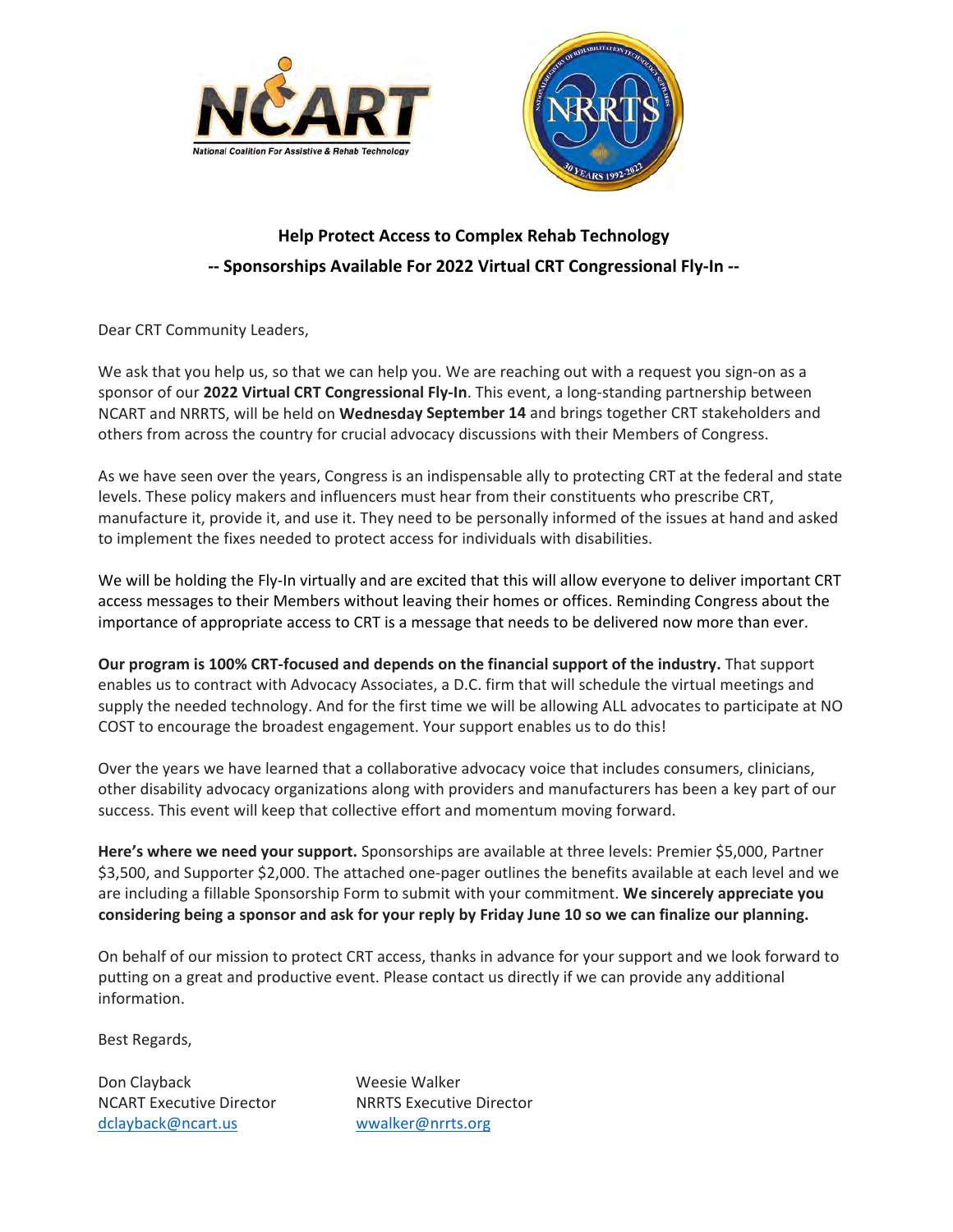



## **Virtual CRT Congressional Fly-In Sponsorship Levels & Recognition**

**September 14, 2022**

| (unlimited) | (8 available) | (5 available) |
|-------------|---------------|---------------|
|             |               |               |
| \$2,000     | \$3,500       | \$5,000       |
|             |               |               |
|             |               |               |
|             |               |               |
|             |               |               |
|             |               |               |
|             |               |               |

**Partner** 

**Supporter**

**Premier** 

**30 min virtual in-service during CRT Awareness Week (August 15-19) Recognition as sponsor of CRT Awareness Week Talk Rehab advocacy podcast One-minute speaking/video opportunity during August 25 CRT Industry Webinar One-minute speaking/video opportunity at mandatory Attendee Prep Webinar Half-page ad included in attendee handouts Recognition during August 25 CRT Industry Webinar One-minute company video on CRT Awareness Week website Recognition as host of Congressional Debriefing Live company logo on all event marketing, emails, and website(s) Live company logo on attendee scheduling platform Recognition in DIRECTIONS magazine and NCART News Quarter-page ad included in attendee handouts Prominent logo placement on all event marketing, emails, and website(s)**

**Congress and other policy makers are indispensable allies in protecting access to Complex Rehab Technology (CRT) at the federal and state levels. Your sponsorship dollars will help the CRT community connect with those who author the policies and legislation needed to protect it!**

**For more details email aodom@nrrts.org**